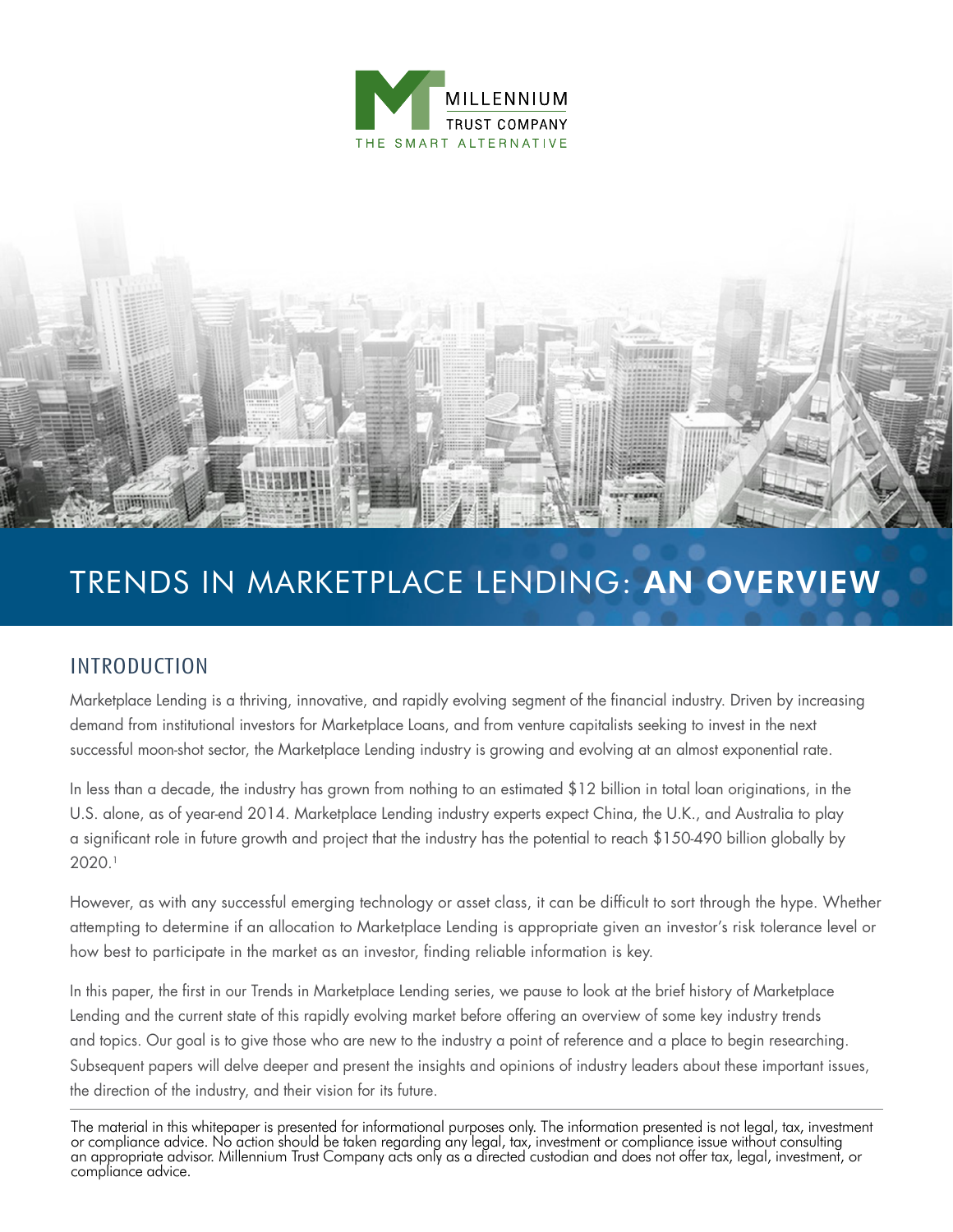### A BRIEF HISTORY

*The timing was fortuitous. Economic challenges that began in 2007 and 2008—including the financial crisis, ensuing credit crunch, and subsequent Great Recession—created a perfect storm of opportunity for the rise of an entirely new industry.*

Peer-to-peer (P2P) lending emerged a few years before the 2007-2008 financial and economic crises. Zopa, which has the distinction of being the first online lending service, was launched in 2005 in the United Kingdom (U.K.). In the United States (U.S.), Prosper was founded in early 2006 and Lending Club, which began as a Facebook application, launched mid-2007. These new companies used technology to combine a simplified, online application and near instant loan decision, with a straightforward way for individual investors to vet and fund loans on an easy-to-use, cloud-based platform. If traditional lenders were unable to provide the credit that consumers needed after the financial crisis, the 'crowd' and Fintech firms were primed to step in.

#### From P2P Lending...

In the early years, P2P Lending was truly a peer-to-peer market. Most borrowers were simply looking to refinance existing, high-interest debt, such as credit card debt, for a loan with a lower interest rate. On the other side of the transaction, as interest rates for savers hit rock-bottom at banks and volatility in the equity markets rattled investors, individual investors began to look for alternate sources of less volatile and potentially higher returns. The P2P route seemed to be a win-win. Borrowers typically received a lower interest rate loan from online lenders than they were paying on their credit card debt. Individual lenders received a higher return than they were receiving from other types of investments—and without the extreme volatility of the equity markets.

#### ...to Marketplace Lending

Since the early years, the character of the P2P Lending industry has changed dramatically (particularly in the U.S.) The returns generated by individual investors have attracted the attention of Wall Street. Now, the industry's growth is being driven primarily by a surge in demand from hedge funds and other large institutional investors. As a result, there is a proliferation of lending platforms, increasing the types of loans that are available from sector to sector as they position themselves to square off against the traditional banking industry for customers.

Online lenders have taken to referring to the industry as Marketplace Lending rather than P2P Lending. A change that reflects the shift in investor base, as well as the growing ambitions of industry leaders.



Education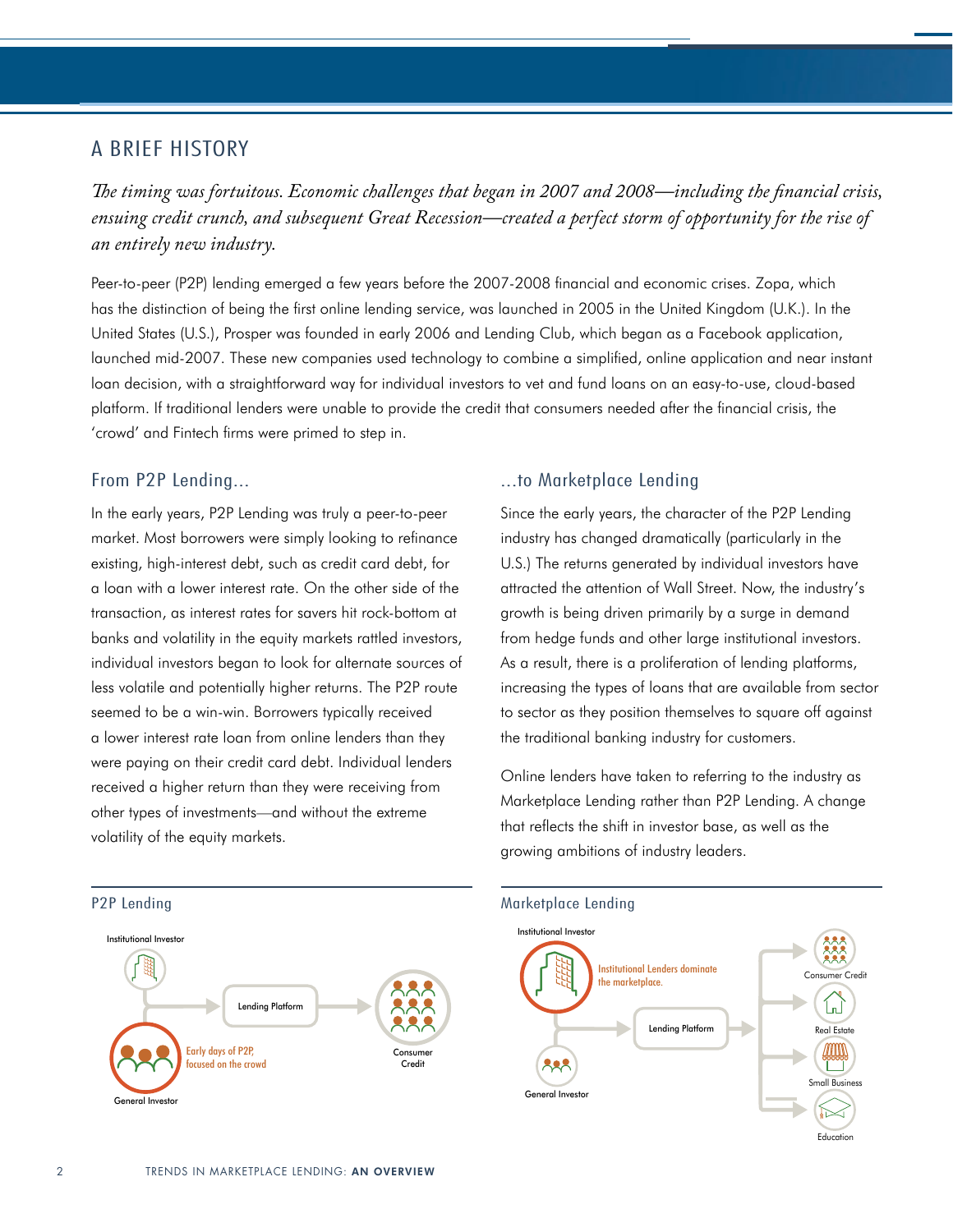## THE STATE OF THE INDUSTRY

Marketplace Lending is driven by technology and encompasses a diverse ecosystem of companies that include lending platforms, investment products, consultants, and financial service providers. As the industry matures and attracts more and more capital globally, platform offerings, investor access, competition, and the regulatory landscape will be in flux. During the next few years, the marketplace's structure will be informed by the ways in which these pieces interact and eventually settle into place.

#### Key Trends And Topics

Because there are so many moving parts and the pace of industry growth and evolution is quick, it's difficult to predict what the industry will look like ten or even five years from now. However, there are many key trends and overarching themes that may allude to the general size and shape of things to come.

#### Key Trend 1: Loan Types and Business Models

The size and number of lending platforms are growing rapidly. New and existing platforms are expanding the breadth of financing products available online. Building on the initial success of consumer lending, platforms now provide capital for such diverse needs as small business growth, student loan financing and refinancing, real estate, and franchise financing, among others. Credit is also available in a variety of formats, from longer-term loans and lines of credit to shortterm accounts receivable financing (borrowing against future invoices) and merchant cash advances.

In addition to using technology to improve the overall lending process, technology-based companies are nimble enough to evolve and explore diverse business models. The two most common models are marketplace-based platforms and direct (or balance sheet) lending. The original lending platforms like Lending Club and Prosper began by facilitating loans, connecting borrowers and lenders online, originating and servicing the loans, and collecting



Source: RealtyShares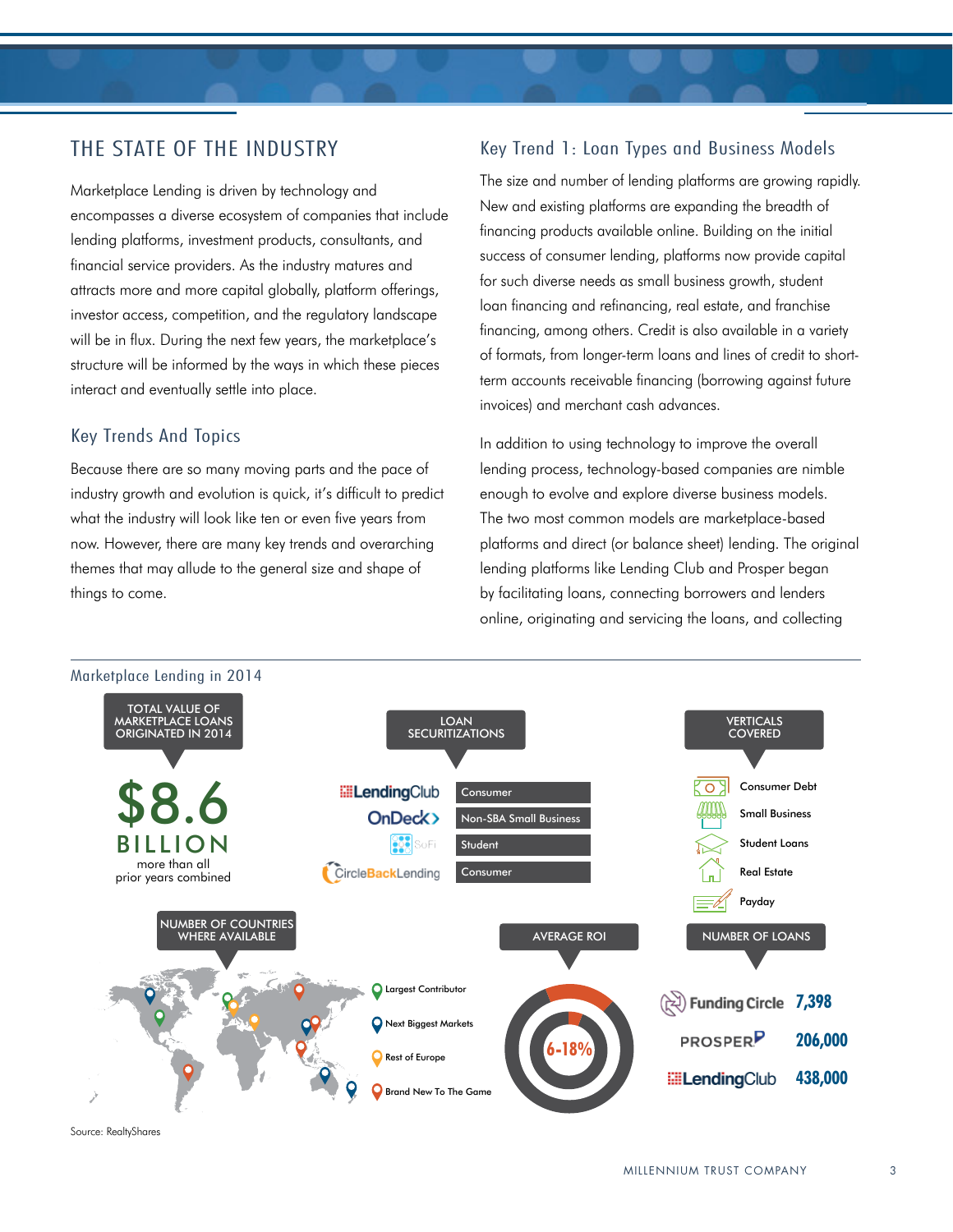#### Online Lending Ecosystem



Source: Orchard Platform. The U.S Peer-to-Peer lending space has a range of players and is expanding. While not comprehensive, the above is intended to serve as a simplified illustration of what Orchard believes are typical

a modest fee, operating as a central marketplace. Others, like OnDeck, began by originating and servicing loans but also acting as the lender. These firms hold loans as assets on their balance sheet and also package them to sell to investors via loan securitization.

The industry is still maturing, and part of that process involves experimentation. Platforms are continually exploring the possibilities, testing new credit products, and tweaking business models. For example, OnDeck continues to operate as a direct lender but it also makes certain loans available for purchase by institutional investors through the OnDeckMarketplace®. Lending Club recently announced it is planning to begin providing loans to consumers for

used automobile purchases. Other platforms are exploring partnerships that make their lending technology and loans available to customers of companies like Google, Staples, UPS, and others.

#### Key Trend 2: Origination and Credit Analysis

An essential component—and one that currently gives marketplace lenders a significant advantage over most traditional lenders—is the use of technology to improve lending processes and credit analysis.

Lenders have long depended on human interaction, insight, and traditional credit analysis when processing loan applications. Most rely on the industry standard Fair,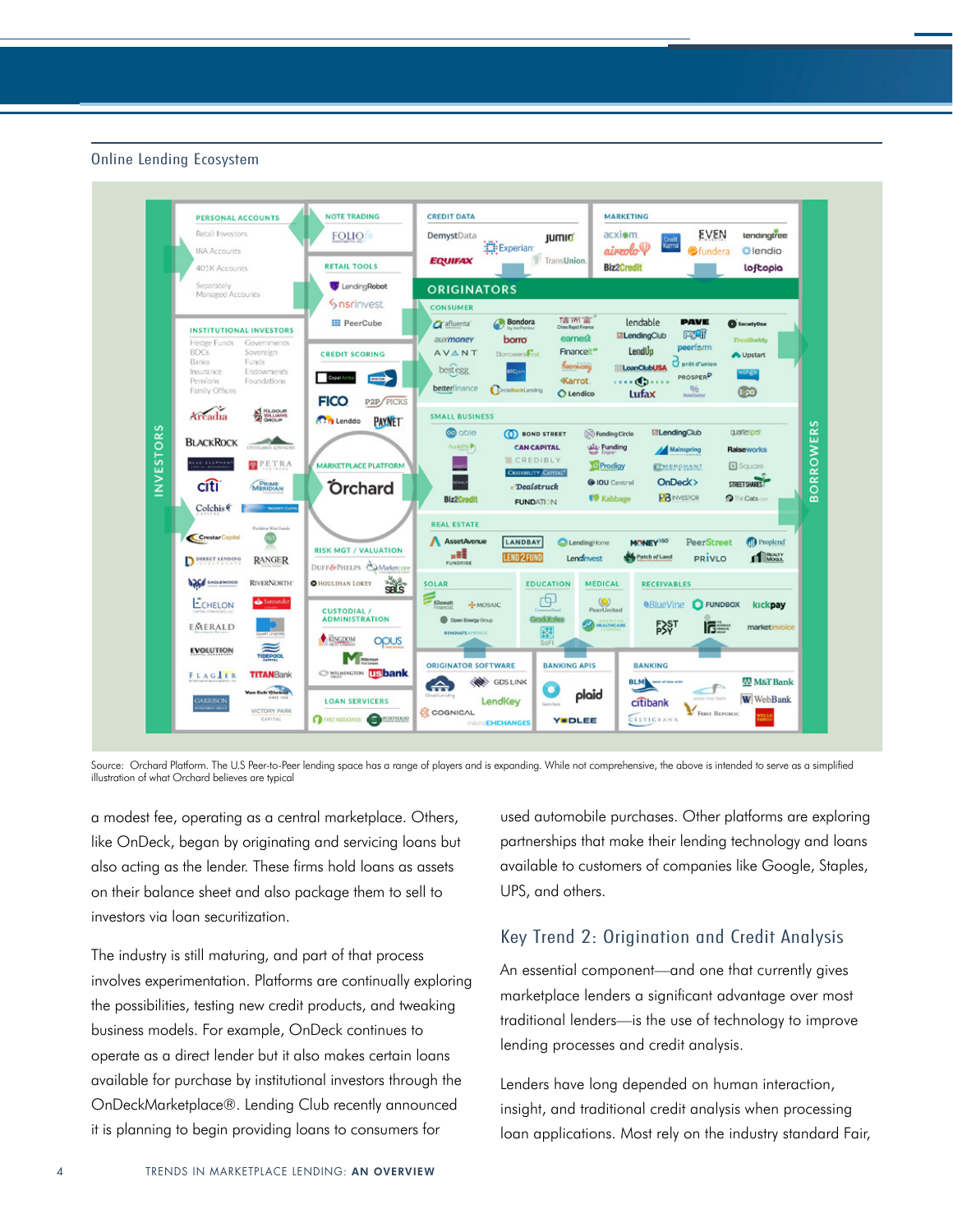Isaac and Company (FICO) score and manual processes to evaluate a potential customer's creditworthiness. While lending platforms also incorporate FICO and other traditional metrics into their credit analyses, they are building proprietary analytical models based on alternative data sources, as well as the wealth of information gathered from loan applications and servicing. Also, most analysis is completed in near real-time via an assortment of technology-based methods.

Venture capital and private equity firm Foundation Capital described the Marketplace Lending process:

"The best loan marketplaces have developed their own data sources and algorithms to evaluate potential borrowers. New insights can be gleaned from data sources that incumbents haven't even begun to consider – everything from business sales volume from credit cards or accounting programs for [small business] lending to the length of time a prospective borrower has used the same email address to the number of friends on Facebook, the number of followers on Twitter, the rating of a store

on Yelp, or even a heuristic like the amount of time a prospective borrower spends on the lending website deciding how much money to request...."<sup>2</sup>

Marketplace lenders' use of technology to collect and analyze large amounts of data creates a flow of information that should reduce the cost of loan origination and promote the improvement of analytical models over time. In theory, these reduced costs and the potential for better and faster lending decisions should allow marketplace lenders to offer lower rate loans and attract more borrowers, who will supply even more data to feed into the system to improve lending decisions, reduce costs, and so on.

#### Key Trend 3: Regulatory Environment

The regulatory environment differs from region to region. For example, in the U.K., regulators quickly developed rules for Marketplace Lending while, in the U.S., regulators have taken a largely hands-off approach.

#### Investor Access

As previously mentioned, a primary driver of growth for the industry over the last two years has been the significant amount of money flowing in from institutional investors. 'Institutional-quality' has become an industry buzzword and new investment products and services are being created to effectively 'institutionalize' Marketplace Lending. The result is that individuals and institutions have more options for investing in online loans than ever before.

| <b>Private Funds</b>                                                                                                                                                                                                                                                                                                        | '40 Act Funds                                                                                                                                                                                                                                                                                                                                                                                    | <b>Seperately Managed Accounts</b>                                                                                                                                                                                                                                                                                              | <b>Asset-backed Securities (ABS)</b>                                                                                                                                                                                                                                                                                                                                       |
|-----------------------------------------------------------------------------------------------------------------------------------------------------------------------------------------------------------------------------------------------------------------------------------------------------------------------------|--------------------------------------------------------------------------------------------------------------------------------------------------------------------------------------------------------------------------------------------------------------------------------------------------------------------------------------------------------------------------------------------------|---------------------------------------------------------------------------------------------------------------------------------------------------------------------------------------------------------------------------------------------------------------------------------------------------------------------------------|----------------------------------------------------------------------------------------------------------------------------------------------------------------------------------------------------------------------------------------------------------------------------------------------------------------------------------------------------------------------------|
| These private investment<br>vehicles pool the capital<br>of investors to purchase<br>loans from online<br>marketplaces. They are not<br>publicly offered; relying<br>on exemptions defined in<br>the Investment Company<br>Act of 1940. They are<br>only available to qualified<br>institutions and wealthy<br>individuals. | These funds pool investor<br>capital to purchase loans<br>from online marketplaces,<br>and fall into two broad<br>categories, open-end<br>and closed-end. They are<br>registered as securities with<br>the SEC and are considered<br>to be publicly offered. Types<br>of 40 Act Funds include<br>mutual funds, business<br>development companies<br>(BDCs) and unit investment<br>trusts (UITs). | Are accounts managed<br>by a financial advisor on<br>the behalf of an individual<br>investor. For example, an<br>individual investor may<br>set up a self-directed IRA<br>(a type of tax-advantaged<br>retirement account). The<br>investor may then hire<br>an investment advisor to<br>manage the account on<br>their behalf. | These securities pool<br>assets into a financial<br>instrument that may be sold<br>to investors. A security is<br>created through a process<br>called securitization. In<br>this case, the security is<br>'backed' by online loans.<br>Lending platforms or<br>other organizations sell<br>these securities to large<br>institutional investors, such<br>as pension funds. |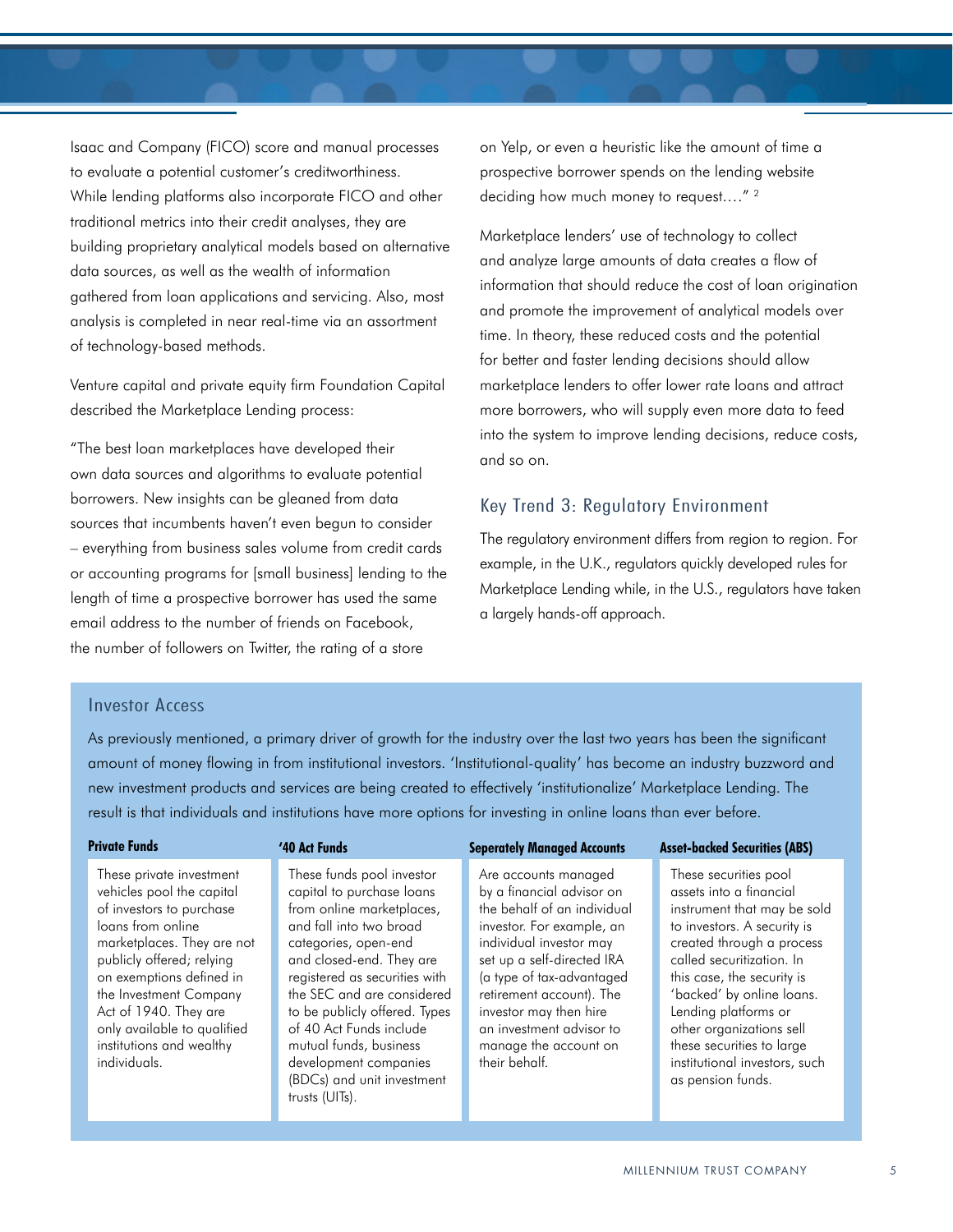The U.K.'s Financial Conduct Authority (FCA), developed rules specifically for marketplace lenders and industry leaders established the Peer-to-Peer Finance Association (P2PFA) in 2011. The P2PFA is a self-regulatory body that promotes high standards of conduct and consumer protection. The group's stated goals include:

- > Promoting P2P finance in the United Kingdom to the public, businesses, and policymakers
- > Producing best practice guidelines and robust operating principles for P2P finance

Member firms must adhere to the group's rules and operating principles for transparent, fair, and orderly operation.

In the U.S., marketplace lenders operate under all applicable federal and state securities, banking, and lending regulations, as well as consumer protections laws. However, these laws and regulations were not enacted specifically to address Marketplace Lending and, recently, activities by regulators and others in government may be signaling a change in approach.

On May 13, 2015, the U.S. House of Representatives Committee on Small Business held a hearing called Bridging the Small Business Capital Gap: Peer-to-Peer Lending. Industry leaders and academics were invited to present testimony.

On July 16, 2015, the U.S. Treasury Department initiated a study of Marketplace Lending. According to their press release the goal is to, "…make sure the benefits of our continuing economic recovery reach all Americans, it is important that more consumers and small businesses have broad access to safe and affordable credit."

On August 6, 2015, the Responsible Business Lending Coalition was created. The group asked that small business lenders sign a 'Borrowers' Bill of Rights' aimed at protecting small businesses from lending abuses. It

is widely viewed as an effort by industry leaders to get in front of regulators, and may be the first step towards forming a self-regulatory body for marketplace lenders in the United States.

It will be interesting to see how U.S. regulations play out over the coming months. While the Responsible Business Lending Coalition is an important step, no selfregulatory body currently exists, in the U.S., to police the entire industry. Is it possible that industry leaders will follow the example of their U.K. counterparts as regulatory scrutiny increases?

#### Key Trend 4: Competitive Pressures

PricewaterhouseCoopers (PwC) estimates that marketplace loans could be valued at \$150 billion or more by 2025. They reported, "To reach \$150 billion, peer-to-peer lending platforms would need to capture 10% of the \$800 billion in revolving consumer debt and 5% of the \$1.4 trillion of non-revolving consumer debt held by financial institutions."<sup>3</sup>

As analysts ponder the potential size of the market, lending platforms, traditional banks, and other non-bank lenders are contemplating strategy. How will marketplace lenders scale their businesses to capture market share? Should they collaborate or go head-to-head? Some platforms have already partnered with traditional banks to fund loans, acquire customer referrals, and create credit products. Others have accepted traditional lenders as institutional investors who purchase loans directly. As the players decide whether to compete or cooperate, they'll be evaluating issues related to:

- > Acquiring and retaining customers
- > Offering competitive interest rates
- > Preparing for a rising interest rate environment
- > Planning for long-term stability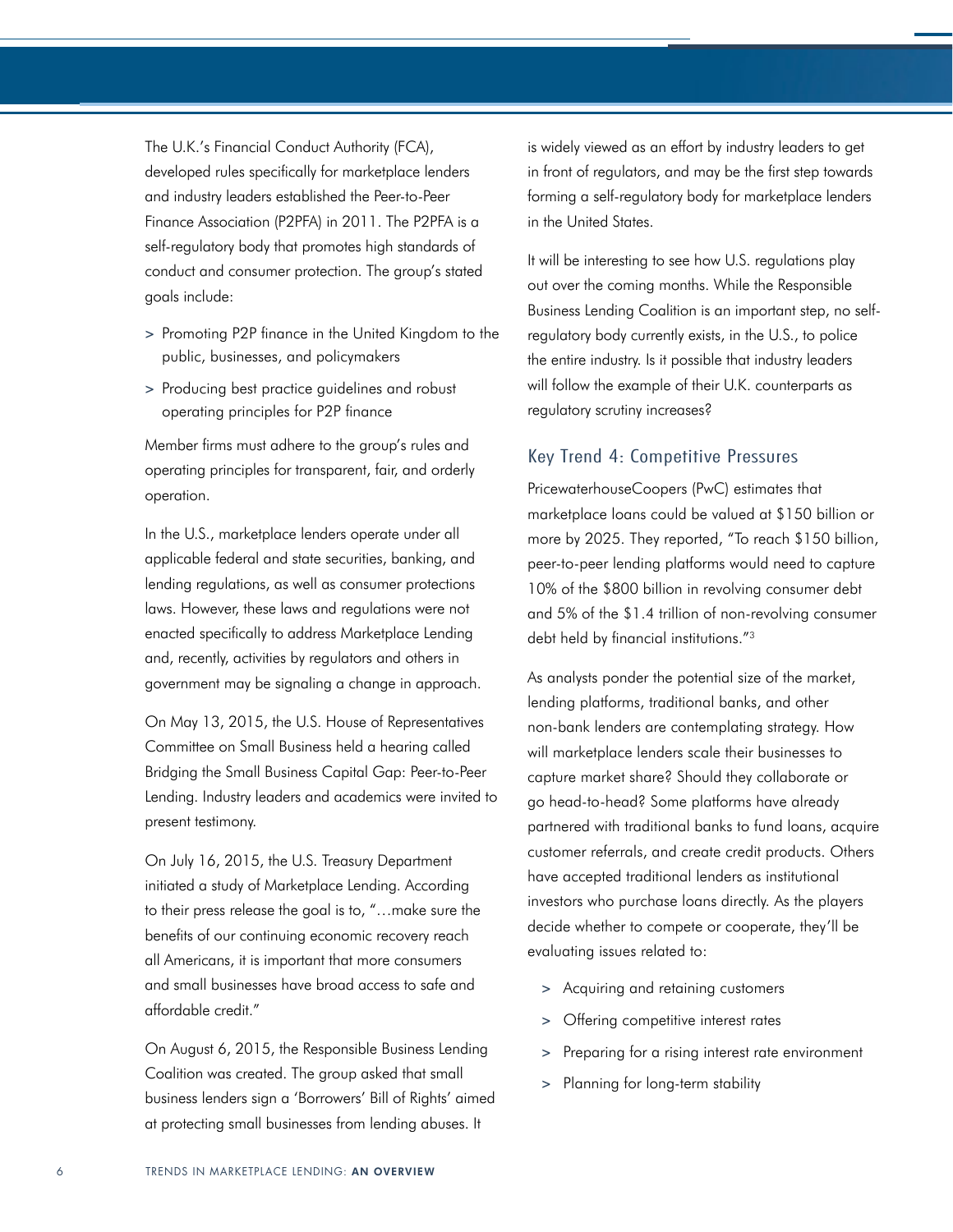#### Key Trend 5: Financial Service Providers

While Marketplace Lending platforms like Lending Club, Prosper, Funding Circle, SoFi, and others are the public face of the industry, its smooth operation and growth largely depend on firms that provide supporting financial services, such as:

- > Custodians
- > Administrators
- > Auditors
- > Attorneys

For example, attorneys are instrumental in fund structuring. Custodians and administrators assist with fund operations. Accounting firms and independent auditors ensure that fund operations are transparent and provide asset valuations. The ways in which these service providers work together is integral to the function of traditional investment operations. Technology also is driving change in these industries, helping address the particular needs of marketplace lenders and better support the electronic assets and loans being created. Most large traditional financial service firms have shied away from Marketplace Lending's 'newness', leaving a handful of nimble niche players in the alternative investment space to lead the way. How could this change, as the industry matures and becomes more institutional in nature?

## **CONCLUSION**

Marketplace Lending is growing and evolving. The number of platforms is expanding. New business models and loan types are being introduced. Credit assessment is becoming more sophisticated. Institutional investors are playing a larger role in the market. Former competitors are forming alliances. While it is an exciting time to be involved, it is worth noting that Marketplace Lending is still in its infancy.

To better understand what the future may hold, Millennium Trust Company will publish a series of white papers focusing on critical industry issues. We plan to interview leaders at lending platforms and the companies that provide supporting services and share their thoughts about the future of the industry.